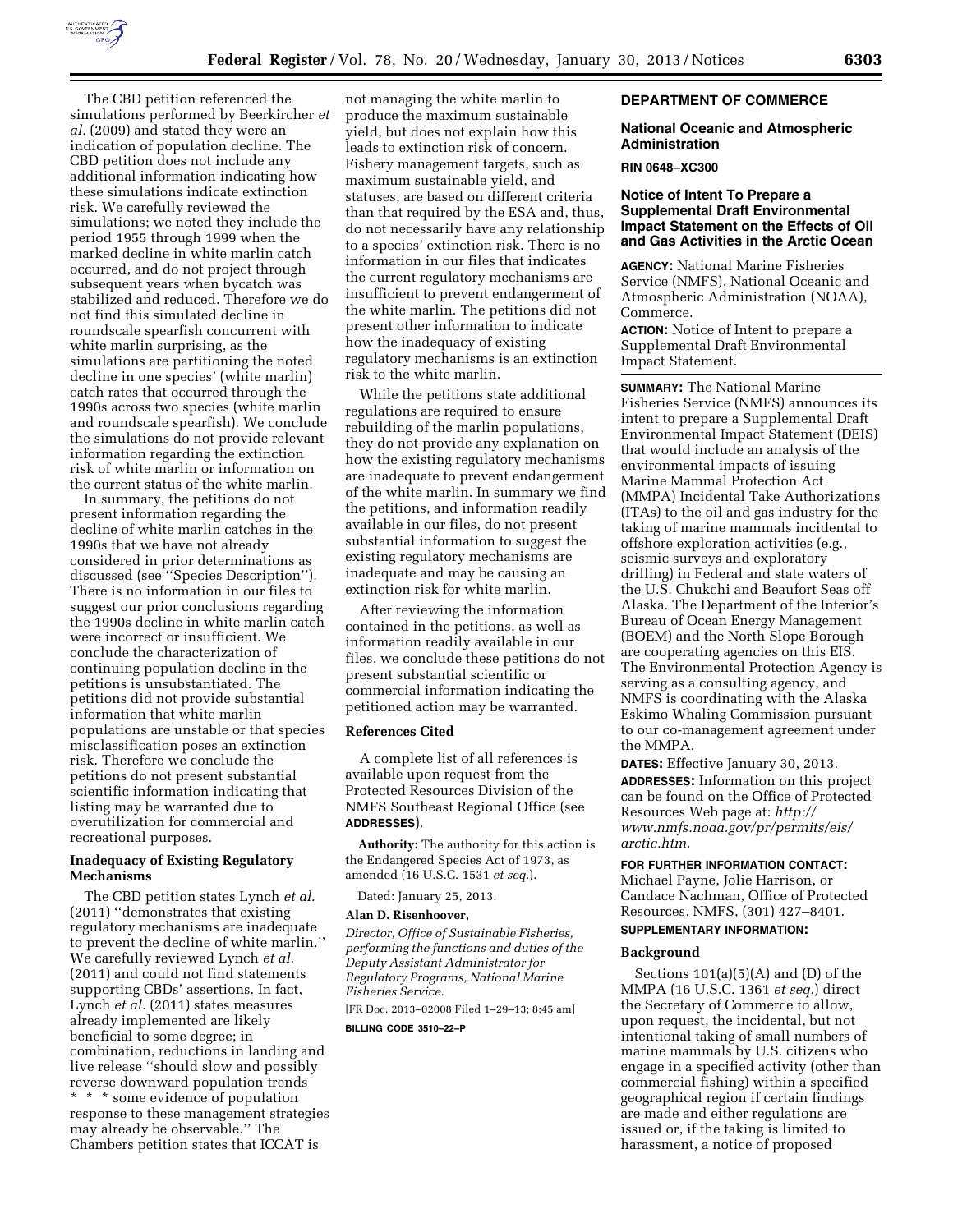authorization is provided to the public for review. The term ''take'' under the MMPA means ''to harass, hunt, capture, or kill, or attempt to harass, hunt, capture, or kill any marine mammal.'' Except with respect to certain activities not pertinent here, the MMPA defines ''harassment'' as ''any act of pursuit, torment, or annoyance which (i) has the potential to injure a marine mammal or marine mammal stock in the wild [Level A harassment]; or (ii) has the potential to disturb a marine mammal or marine mammal stock in the wild by causing disruption of behavioral patterns, including, but not limited to, migration, breathing, nursing, breeding, feeding, or sheltering [Level B harassment].''

Authorization for incidental take shall be granted if NMFS finds that the taking will have a negligible impact on the species or stock(s), will not have an unmitigable adverse impact on the availability of the species or stock(s) for subsistence uses (where relevant), and if the permissible methods of taking and requirements pertaining to the mitigation, monitoring, and reporting of such takings are set forth. NMFS has defined ''negligible impact'' in 50 CFR 216.103 as  $\cdots$   $\cdots$   $\cdots$  an impact resulting from the specified activity that cannot be reasonably expected to, and is not reasonably likely to, adversely affect the species or stock through effects on annual rates of recruitment or survival.''

### **Summary of 2011 Draft Environmental Impact Statement**

On February 8, 2010, NMFS, as lead agency, announced its intent to prepare an EIS analyzing the impacts to the human environment from the issuance of MMPA ITAs for the take of marine mammals incidental to oil and gas industry exploration activities in the U.S. Arctic Ocean and BOEM's proposed action of issuing geological &

geophysical (G&G) permits and authorization of ancillary activities in the U.S. Arctic Ocean under the Outer Continental Shelf Lands Act (OCSLA) (75 FR 6175). The 60-day public scoping period ended on April 9, 2010.

On December 30, 2011, NMFS published a Notice of Availability of the Draft EIS in the **Federal Register** (76 FR 82275). The Draft EIS includes an analysis of the proposed actions identified in the 2010 NOI (i.e., NMFS' issuance of MMPA ITAs for take of marine mammals incidental to G&G surveys, ancillary activities, and exploratory drilling in the Chukchi and Beaufort Seas and BOEM's issuance of G&G permits and authorizations of ancillary activities in the Chukchi and Beaufort Seas), the anticipated environmental impacts, and other measures to minimize the impacts associated with these activities. The 60 day public comment period closed on February 28, 2012.

In light of comments received on the Draft EIS, NMFS and BOEM determined that the Final EIS would benefit from the inclusion of additional alternatives for analysis that cover a broader range of potential levels of exploratory drilling scenarios in the Beaufort and Chukchi Seas. The alternatives are based upon the agencies' analysis of additional information, including the comments and information submitted by stakeholders during the Draft EIS public comment period. Incorporating these alternatives is intended to facilitate consideration of a broader range of possible future offshore activity, thus addressing comments on the Draft EIS and extending the applicability of the document. Revisions to the document will also incorporate information in response to comments received from the public regarding other issues, such as

analysis of potential mitigation measures.

### **Alternatives**

The alternatives analyzed in the 2011 Draft EIS are summarized in the Draft EIS Notice of Availability (76 FR 82275, December 30, 2011). However, as noted previously NMFS and BOEM have concluded that additional activity level scenarios should be considered in a Supplemental Draft EIS. Consistent with the 2011 Draft EIS, the alternatives will assess a reasonable range of G&G, ancillary, and exploratory drilling activities expected to occur, as well as a reasonable range of mitigation measures, in order to accurately assess the potential consequences of issuing ITAs under the MMPA and permits under the OCSLA. Each alternative includes an analysis of a suite of standard and additional mitigation measures that have been identified to help reduce impacts to marine mammals and to ensure no unmitigable adverse impact on the availability of marine mammals for subsistence uses.

The primary difference between the upcoming Supplemental Draft EIS and the 2011 Draft EIS will be in the treatment of alternatives. In particular, NMFS and BOEM will analyze an additional alternative that considers up to four exploratory drilling programs in the Beaufort Sea and up to four exploratory drilling programs in the Chukchi Sea per year. In the 2011 Draft EIS, the maximum level of exploratory drilling considered in the alternatives was two exploratory drilling programs in the Beaufort Sea and two exploratory drilling programs in the Chukchi Sea per year. Table 1 outlines the activity levels to be considered in each action alternative. Activity levels noted are a maximum for each alternative.

TABLE 1—LEVELS OF G&G, ANCILLARY, AND EXPLORATORY DRILLING ACTIVITIES PROPOSED FOR CONSIDERATION IN THE ALTERNATIVES IN THE SUPPLEMENTAL DRAFT EIS ON THE EFFECTS OF OIL AND GAS ACTIVITIES IN THE ARCTIC OCEAN. ACTIVITY LEVELS NOTED ARE A MAXIMUM, AND ANY COMBINATION UP TO THAT AMOUNT COULD BE AL-LOWED UNDER EACH ALTERNATIVE

|                                                                                           | 2D/3D Seismic surveys | Site clearance and<br>shallow hazards<br>surveys           | On-ice seismic surveys | <b>Exploratory drilling</b> |
|-------------------------------------------------------------------------------------------|-----------------------|------------------------------------------------------------|------------------------|-----------------------------|
|                                                                                           |                       |                                                            |                        |                             |
|                                                                                           |                       |                                                            |                        |                             |
|                                                                                           |                       |                                                            |                        |                             |
| Alternative 3 (Level 2)  6 in Beaufort    5 in Beaufort    1 in Beaufort    2 in Beaufort |                       |                                                            |                        |                             |
|                                                                                           |                       |                                                            |                        |                             |
|                                                                                           |                       | │ 5 in Beaufort  │ 1 in Beaufort  │ 4 in Beaufort          |                        |                             |
|                                                                                           |                       |                                                            |                        |                             |
|                                                                                           |                       |                                                            |                        |                             |
| time/area closures).                                                                      |                       | 5 in Chukchi   5 in Chukchi   0 in Chukchi   4 in Chukchi. |                        |                             |